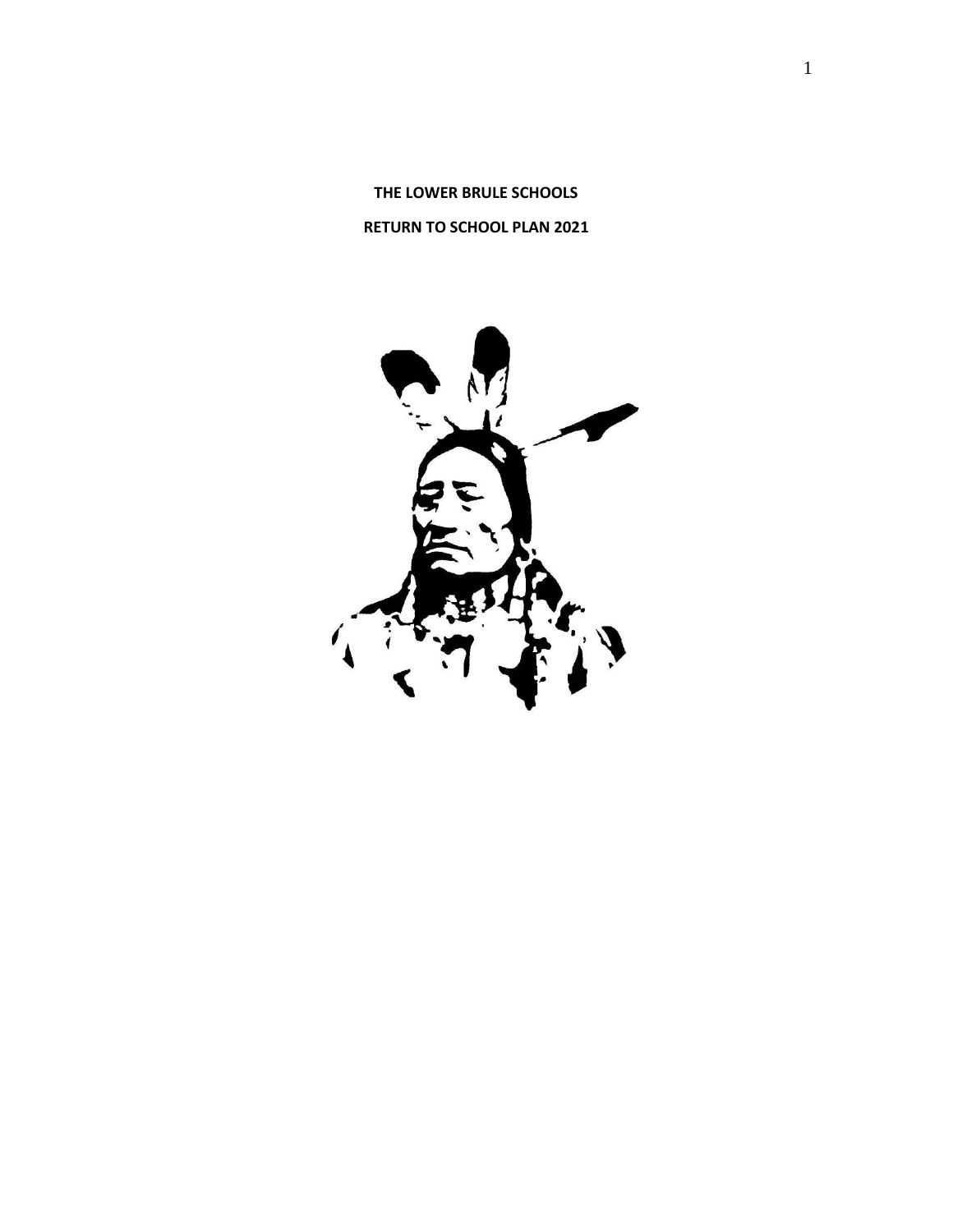#### **Overview**

Lower Brule Day Schools' mission is as follows: "The Lower Brule Day School, in cooperation with Kul Wicasa Oyate, will provide a safe and supportive learning environment for all students; guided by the Lakota Values, students will learn and succeed academically, spiritually, physically, and socially." As outlined in our mission statement, our students, staff, and community's safety is a responsibility that we take very seriously. It is with the hope and intention that this plan can provide, and sustain, the best possible educational experience while supporting the social, emotional, physical, needs for all students during the 2021-2022 school year.

Due to the circumstances of the COVID-19 virus, the following plan is fluid and subject to change with very short notice. The Lower Brule Administration, in collaboration with the Lower Brule Tribal Council, reserves the right to change the plan and procedures as deemed necessary.

The following contact numbers may be referenced for any individuals with questions about the 2021-2022 School Plan Plan:

| $\bullet$ | Lance Witte, Superintendent/Principal | 605-461-8586 |
|-----------|---------------------------------------|--------------|
|           | Wendy Kroupa, Elementary Principal    | 605-480-2415 |
| $\bullet$ | Logan Moeller, MS/HS Asst. Principal  | 605-261-1333 |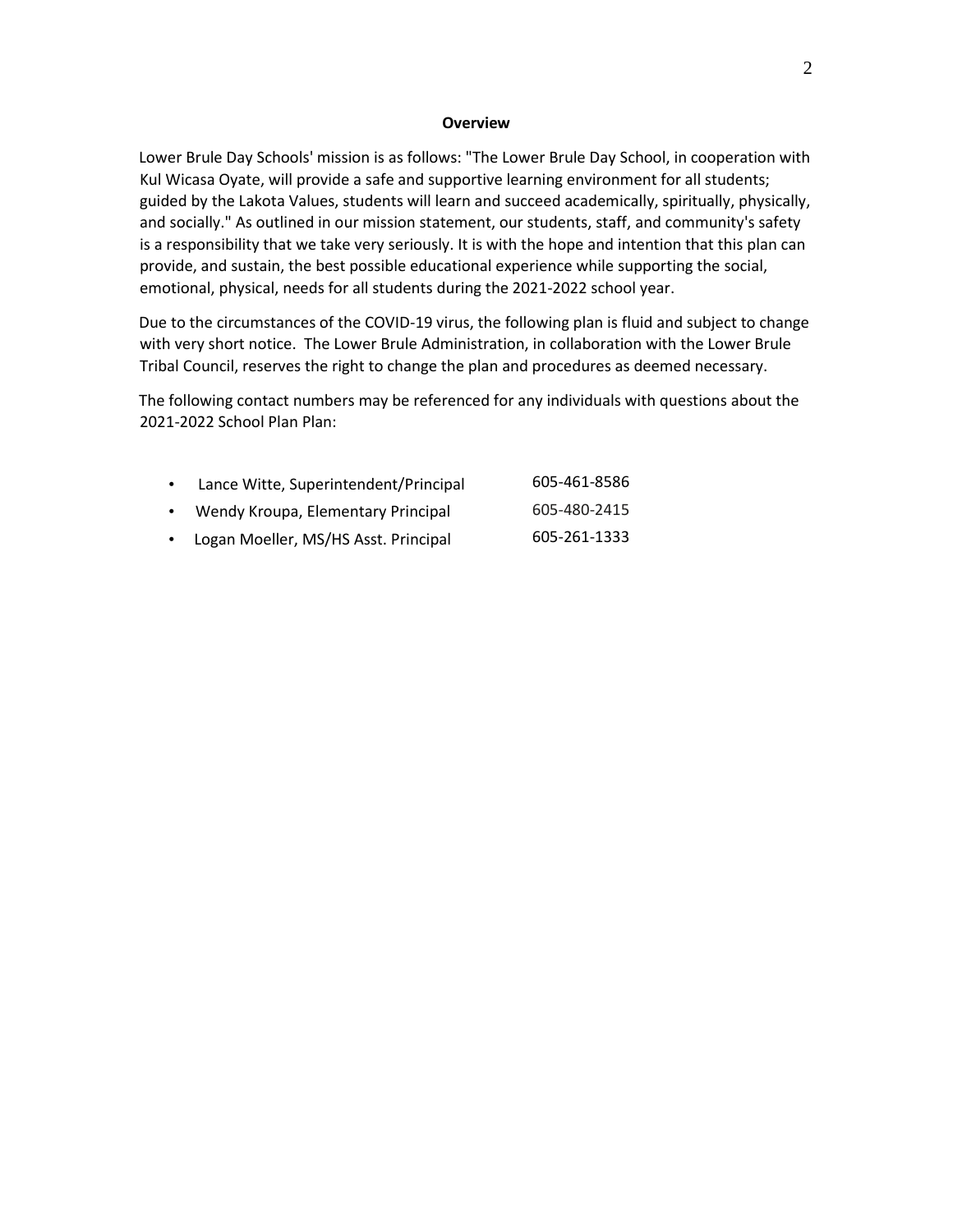#### **Before School Checklist – Guidance for Parents and Guardians**

The following health checklist is a good tool to check if your child is ready to go to school. This is recommended to be used every day before going to school.

In the past 14 days, has your child had close contact with a person confirmed to have COVID-19? \_\_\_\_ Yes \_\_\_\_\_ No

Does your child have new or worsening shortness of breath? \_\_\_\_ Yes \_\_\_\_\_ No

Does your child have a fever of 100.0 or greater?

\_\_\_\_ Yes \_\_\_\_\_ No

Does your child have chills? \_\_\_\_ Yes \_\_\_\_\_ No

Does your child have diarrhea? \_\_\_\_ Yes \_\_\_\_\_ No

Does your child have unexplained muscle pain?

\_\_\_\_ Yes \_\_\_\_\_ No

Does your child have a headache (unrelated to a known medical condition such as migraines)? \_\_\_\_ Yes \_\_\_\_\_ No

Does your child have a sore throat? \_\_\_\_ Yes \_\_\_\_\_ No

Does your child have a new loss of taste or smell?

\_\_\_\_ Yes \_\_\_\_\_ No



If YES to ANY of these questions STOP!

Do not send your child to school. Contact your healthcare provider. Contact your school to inform them of your child's symptoms. You may also contact the SD Department of Health with any COVID-19 questions. 1-800-997-2880

If you are able to answer NO to ALL questions, go to school.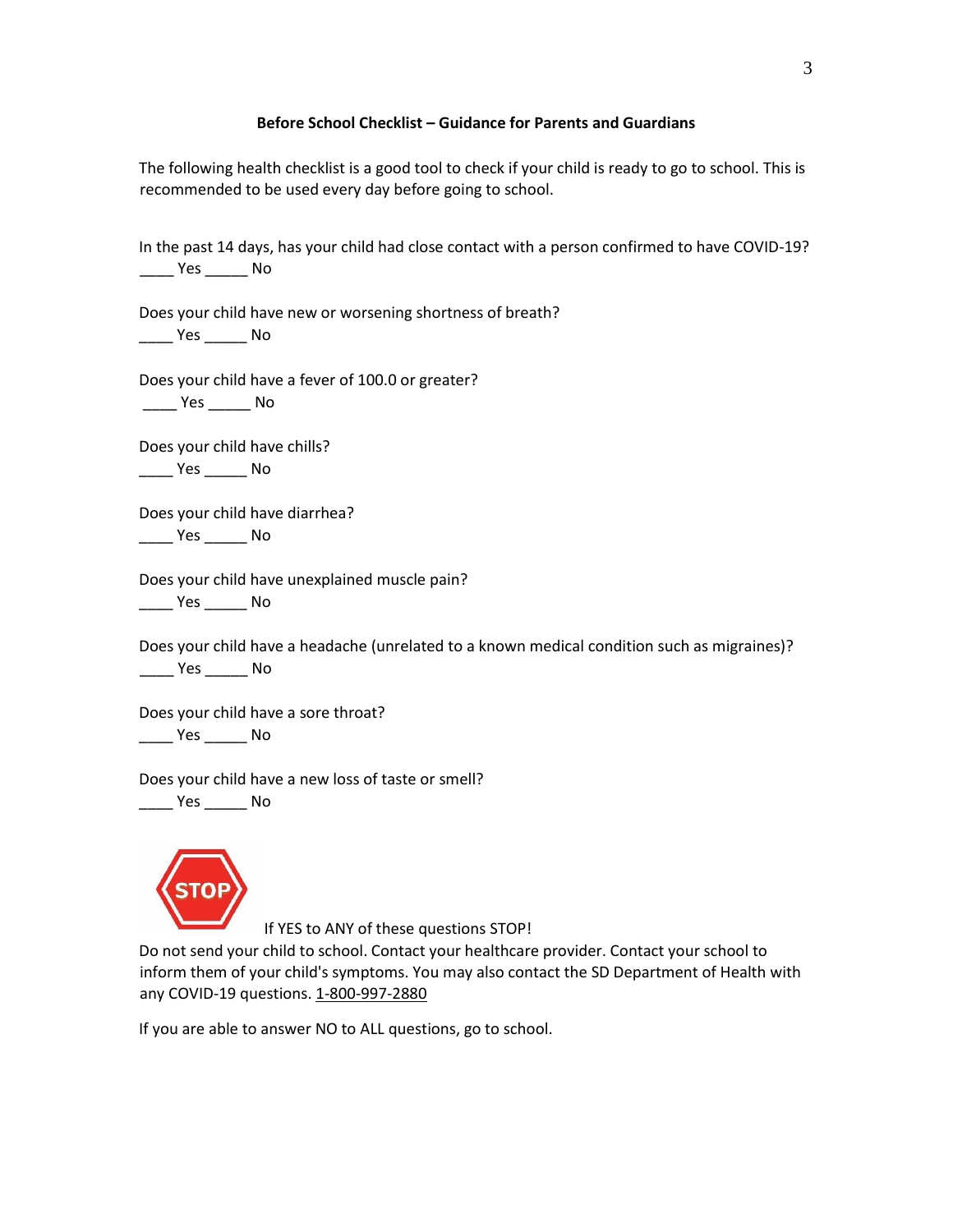#### **LOWER BRULE SCHOOLS RETURN TO SCHOOL PLAN**

The importance of in-person learning is well-documented with implications for students' social, emotional, and academic well-being. While considering our students' needs, the Return to School Plan has been developed to provide in-person learning opportunities for the 2020-21 school year. The policy addresses five essential elements described below to minimize the risk of spreading COVID-19 for students, staff, and the Kul Wicasa Oyate. The measures outlined below consider both the educational benefits of in-person learning and essential elements to reduce the spread of COVID-19. Please keep in mind, the guidelines outlined below are subject to change due to the rapidly changing nature of the COVID-19. One final note, the return to school guidelines are designed to diminish the spread of the virus in our schools. However, these guidelines will not completely remove the risk of spreading the COVID-19.

# **Key Takeaways**

Updated July 9, 2021

- Students benefit from in-person learning, and safely returning to in-person instruction in the fall 2021 is a priority.
- Vaccination is currently the leading public health prevention strategy to end the COVID-19 pandemic. Promoting vaccination can help schools safely return to in-person learning as well as extracurricular activities and sports.
- Masks should be worn indoors by all individuals (age 2 and older) who are not fully vaccinated. Consistent and correct mask use by people who are not fully vaccinated is especially important indoors and in crowded settings, when physical distancing cannot be maintained.
- CDC recommends schools maintain at least 3 feet of physical distance between students within classrooms, combined with indoor mask wearing by people who are not fully vaccinated, to reduce transmission risk. When it is not possible to maintain a physical distance of at least 3 feet, such as when schools cannot fully re-open while maintaining these distances, it is especially important to layer multiple other prevention strategies, such as indoor masking.
- Screening testing, ventilation, handwashing and respiratory etiquette, staying home when sick and getting tested, contact tracing in combination with quarantine and isolation, and cleaning and disinfection are also important layers of prevention to keep schools safe.
- Students, teachers, and staff should stay home when they have signs of any infectious illness and be referred to their healthcare provider for testing and care.
- Many schools serve children under the age of 12 who are not eligible for vaccination at this time. Therefore, this guidance emphasizes implementing layered prevention strategies (e.g., using multiple prevention strategies together consistently) to protect people who are not fully vaccinated, including students, teachers, staff, and other members of their households.
- COVID-19 prevention strategies remain critical to protect people, including students, teachers, and staff, who are not fully vaccinated, especially in areas of moderate-to-high community transmission levels.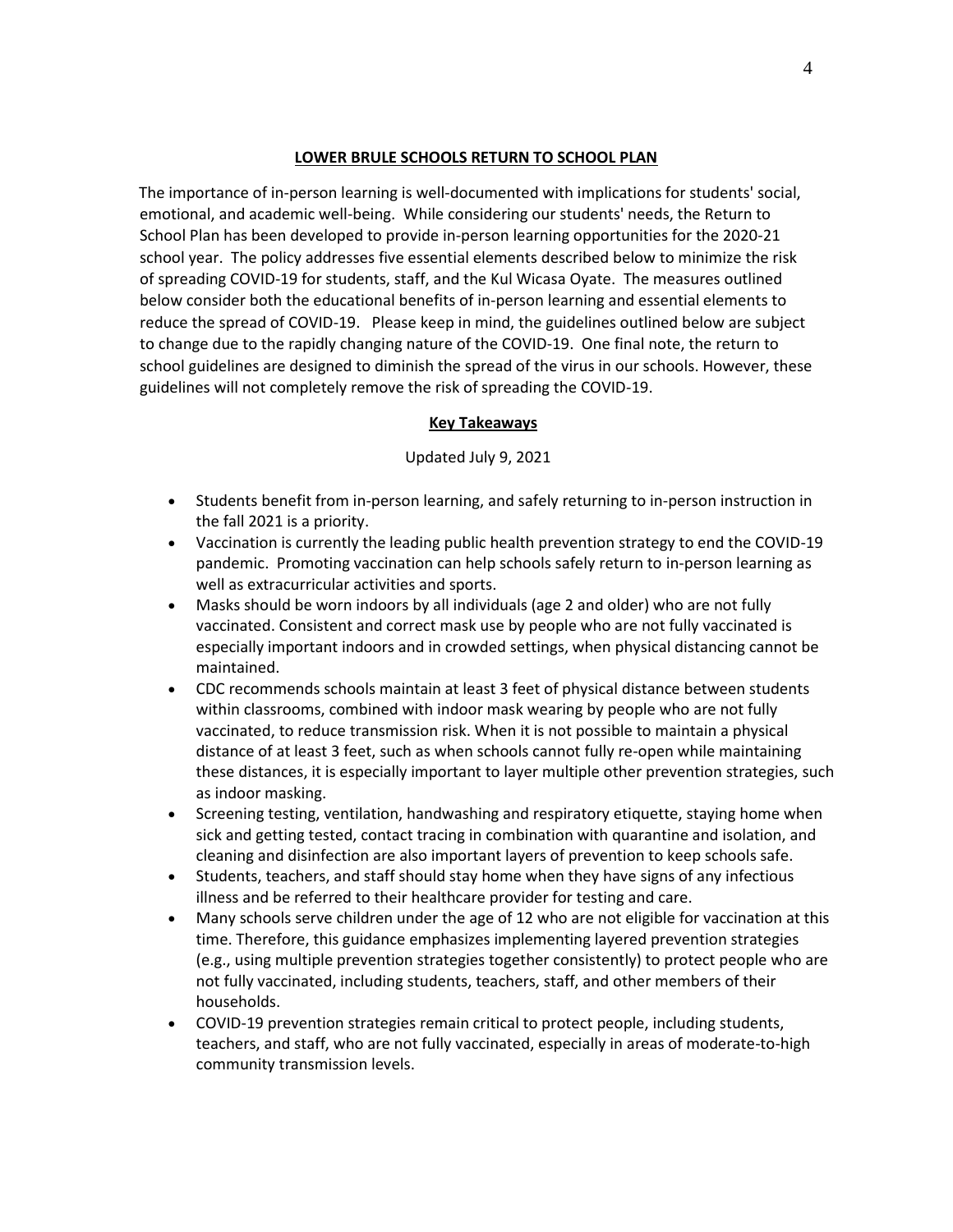• Localities should monitor community transmission, vaccination coverage, screening testing, and occurrence of outbreaks to guide decisions on the level of layered prevention strategies (e.g., physical distancing, screening testing).

# **K-12 School Day**

- 5-Day School Week (Monday-Thursday Alternating Groups) and Friday Remote learning
- Breakfast Served from 8:00-8:25
- Kindergarten Class Time 8:30-2:30
- First Fifth Grades Class Time 8:30-3:20
- MS/HS Student Day is  $8:30 3:25$  p.m.

#### **PHASE ONE PLAN**

#### **Five Days a Week - In-Person Learning**

To begin the school year, Lower Brule Day Schools will be utilizing a 5-day school week with masks. The following procedures will be implemented for increased safety:

- Staff and students will wear facemasks.
- As much as possible students will practice social distancing and stay divided into grade-level cohorts.
- Temperature checks will be done upon entering the school buildings
- Breakfast eaten in classrooms

Classroom instruction will be delivered in-person.

- Grades K-5 follows an elementary schedule.
- Grades 6-8 follows a middle school schedule.
- Grades 9-12 follows a high school schedule.

Students will be required to be present each day. Attendance will be expected and taken for school records.

# **TRANSPORTATION/ENTRANCE INTO THE BUILDING**

- If possible, parents are encouraged to give rides to their children to and from school to allow for more social distancing than is possible on school bus transportation. We understand that this is not possible for many households and will be providing transportation.
- Students will sanitize their hands while getting on the school bus. Students will need to wear facemasks at all times on the school bus.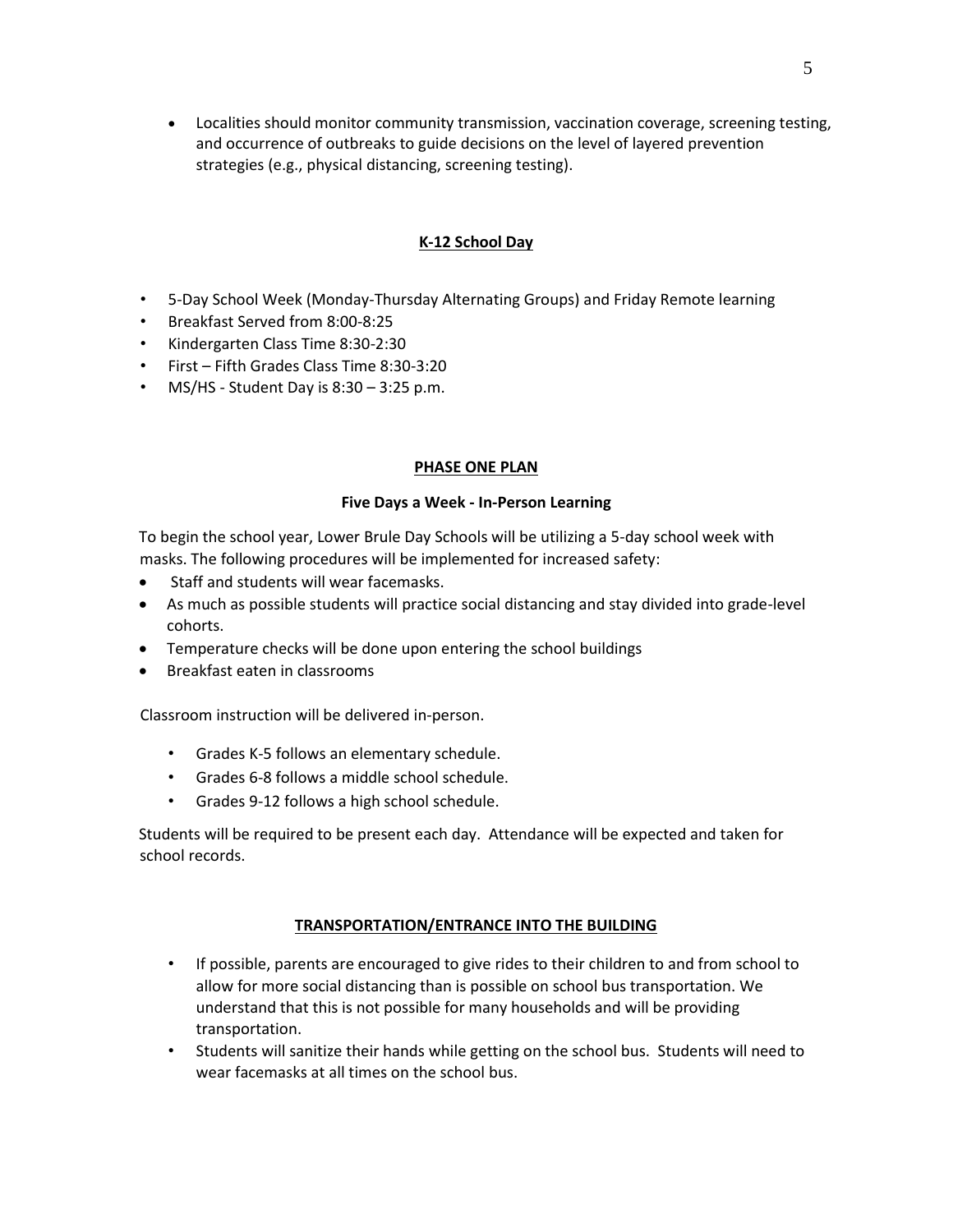- In the morning, students will go to their classrooms as scheduled. Staff will retrieve breakfast for each class.
- Entrance into the Building for the School Day
	- $\circ$  Students will have their temperatures taken before being allowed to enter the school. A temperature of 100.0 or above will not allow the student to enter the school. The school district will notify the parent(s)/legal guardian(s) in this event at the telephone number given to the school district.

# **OVERALL PRECAUTIONS AND MEASURES**

• The school buildings will be cleaned daily. This includes disinfecting, as well as more general cleaning (dusting, vacuuming, etc.). Lower Brule Schools has assigned staff to the specific area of overseeing cleanliness and adherence to safety protocols to best ensure safety for staff and students. Lower Brule Schools has also invested in sanitation equipment (Sarin UVC lights, floor cleaners, sanitation sprayer devices, etc.)

# **PPEs/FACEMASKS**

- Facemasks will be provided to all staff and students:
- Students may wear a face mask from home.
- Face shields will not "take the place" of PPEs when required.

# **PHASE TWO PLAN**

# **Five Day School Week –Increase Social Distancing**

During this phase, Lower Brule Days Schools will be utilizing a 5-day school week with masks and increased social distancing. The following procedures will be implemented for increased safety:

- Meals served eaten in classrooms
- Increased social distancing
- Increased bus routes for social distancing
- Increased frequency of COVID testing
- Temperature checks on the bus and upon entering the school buildings
- Increased lunch periods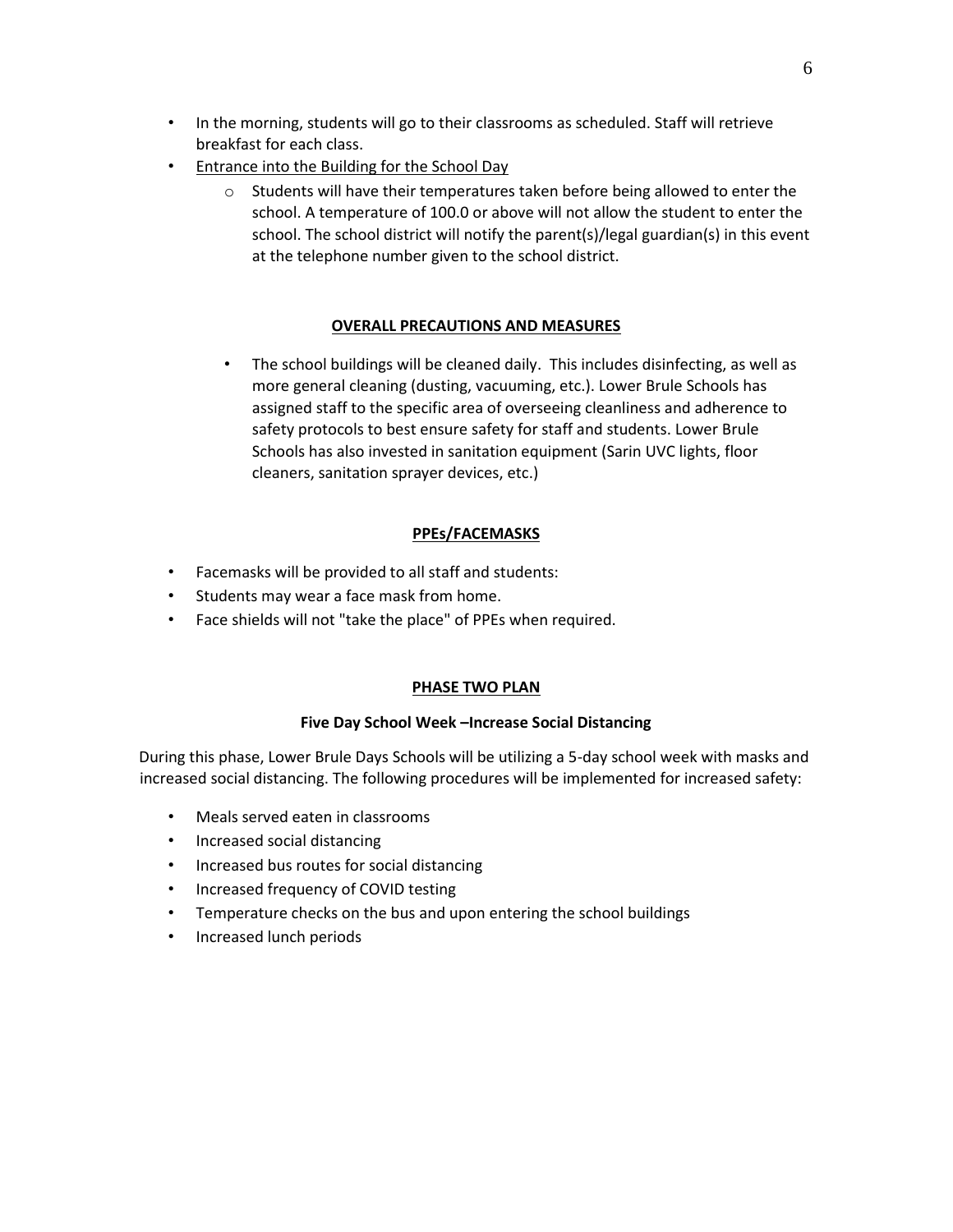#### **PHASE THREE PLAN**

# **Five Day School Week – With Alternating Groups and remote learning on Fridays**

Lower Brule Days Schools will be utilizing a 5-day school week with alternating groups and remote learning on Fridays.

# **Student Day:**

- Two Groups (Gold and Purple) Attending In-Person on Alternative Days (i.e. Gold on Monday and Wednesday, Purple on Tuesday and Thursday, all students remote learning on Fridays) Attendance will be taken for each class period.
- \*On Friday remote learning will take place 9:00AM-12:00PM an Friday afternoons, staff will develop weekly lesson plans, participate in curriculum development meetings, grade assignments, contact advisory students, and prepare for the upcoming week. Other staff will contact students that are struggling in multiple classes.
	- $*$  consistent communication with students and their parents is essential to traditional and remote learning.

This will be done in a monitored basis to allow for necessary changes. Benefits of this schedule include:

- Smaller class sizes provide more opportunities for social distancing.
- Teachers can teach and/or prepare for distance learning students on professional preparation days.
- It allows additional time for deep cleaning and disinfecting of the building each week.

# **ELEMENTARY STUDENTS Guidance to Parents:**

- **Home Wellness Checks Recommended Before Sending Child(ren) to School:** Students who are sick or who have recently had close contact with a person with COVID-19 should stay home from school. Employees will also be instructed to take these same health safety precautions (SEE ATTACHED SYMPTOM SCREENING CHECKLIST).
- Students who are running a fever of 100.0 or above will not be permitted into the school. Parents are encouraged to check their child's temperature before leaving for school each day (SEE ATTACHED SYMPTOM SCREENING CHECKLIST). Students with a fever of 100.0 or above will be isolated until they can be picked up by a parent or guardian.
- Students should be instructed on the proper handwashing procedures (soap and water for a minimum of twenty seconds). Students will wash their hands and/or use hand sanitizer frequently throughout the day. Frequent hand washing should be practiced both at home and school.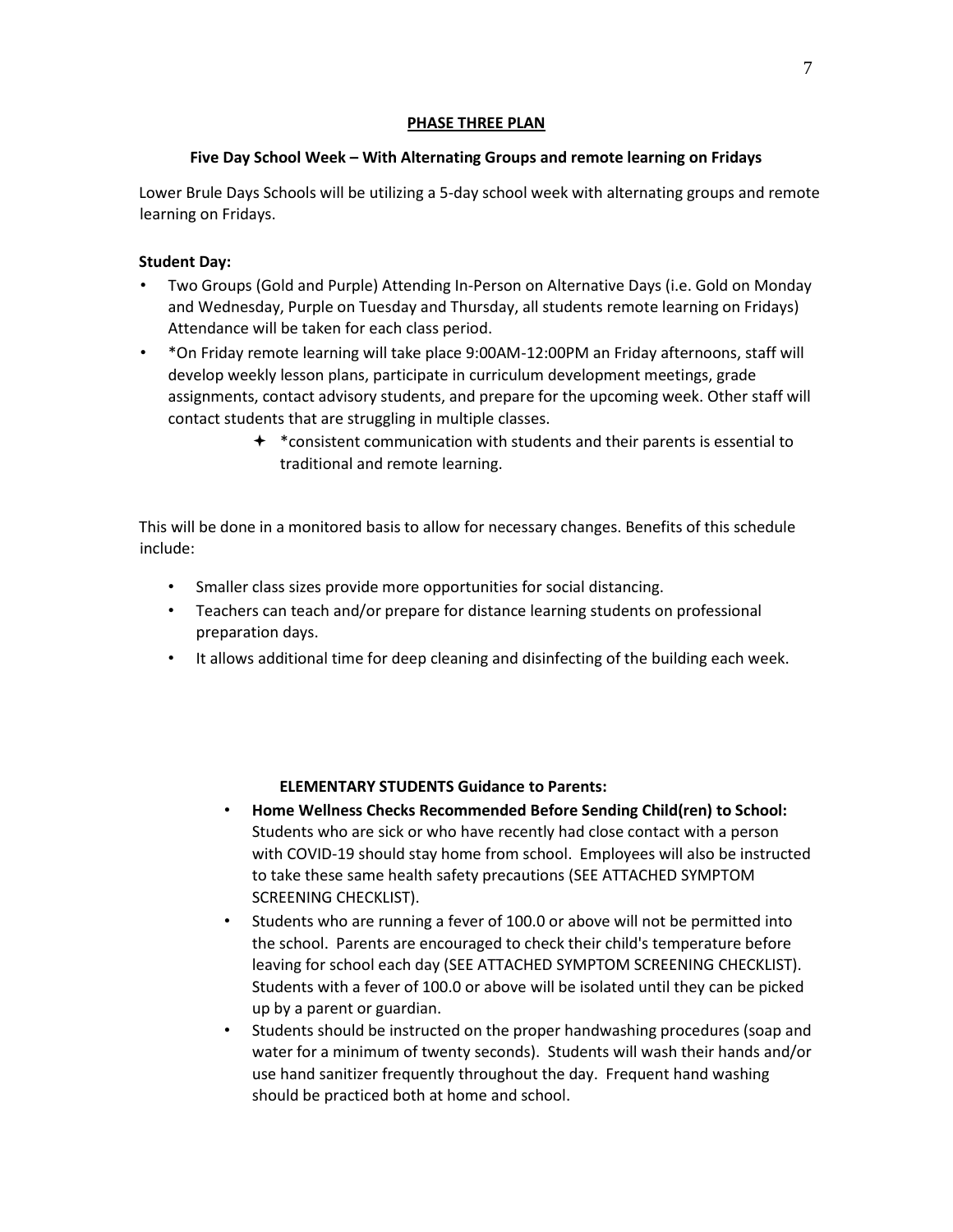#### **Arriving at School/Breakfast Guidelines:**

- Recommended arrival time for students that do NOT ride the bus 8:00 a.m. 8:15 a.m. It is each student's responsibility to arrive in time to get their temperature checked and report to their classrooms.
- Once students arrive (bus riders or driving/riding), they will go directly to their classrooms. **DUE TO SOCIAL DISTANCING GUIDELINES, STUDENTS WILL NOT BE PERMITTED IN OTHER AREAS OF THE BUILDING.**
- Temperature checks will be conducted on each student (those not riding the bus) as they enter the school. Students with a high temperature (100.0 or higher) will be required to return home (parents will be contacted for any students not permitted in the school due to a high temperature).
- Breakfast in classrooms (stations set up in hallways)  $\circ$  Breakfast Served from 8:00-8:25

# **Bathroom Breaks: (Plan as a grade level)**

- Limited students at a time in the bathrooms to allow for social distancing
- Stickers will be placed outside bathrooms to promote social distancing for students waiting to use the bathroom

# **Water Fountains:**

- For safety and to prevent the spread of COVID-19, water fountains will be shut off at the elementary level
- Each elementary class will have a water station

# **Nutrition:**

- No food or drink on busses (snacks for classroom must be prepackaged, individually wrapped, store-bought items)
- At the beginning of the return to learn process, lunches will be eaten in classrooms. This may change over time based on class size, facilities, and community spread of COVID-19.
- Afternoon snacks will be delivered to classrooms.

# **Classroom (Physical Space):**

- All seating facing the same direction (Tables w/dividers)
- Bookcases around outside wall where possible to make more room in the classroom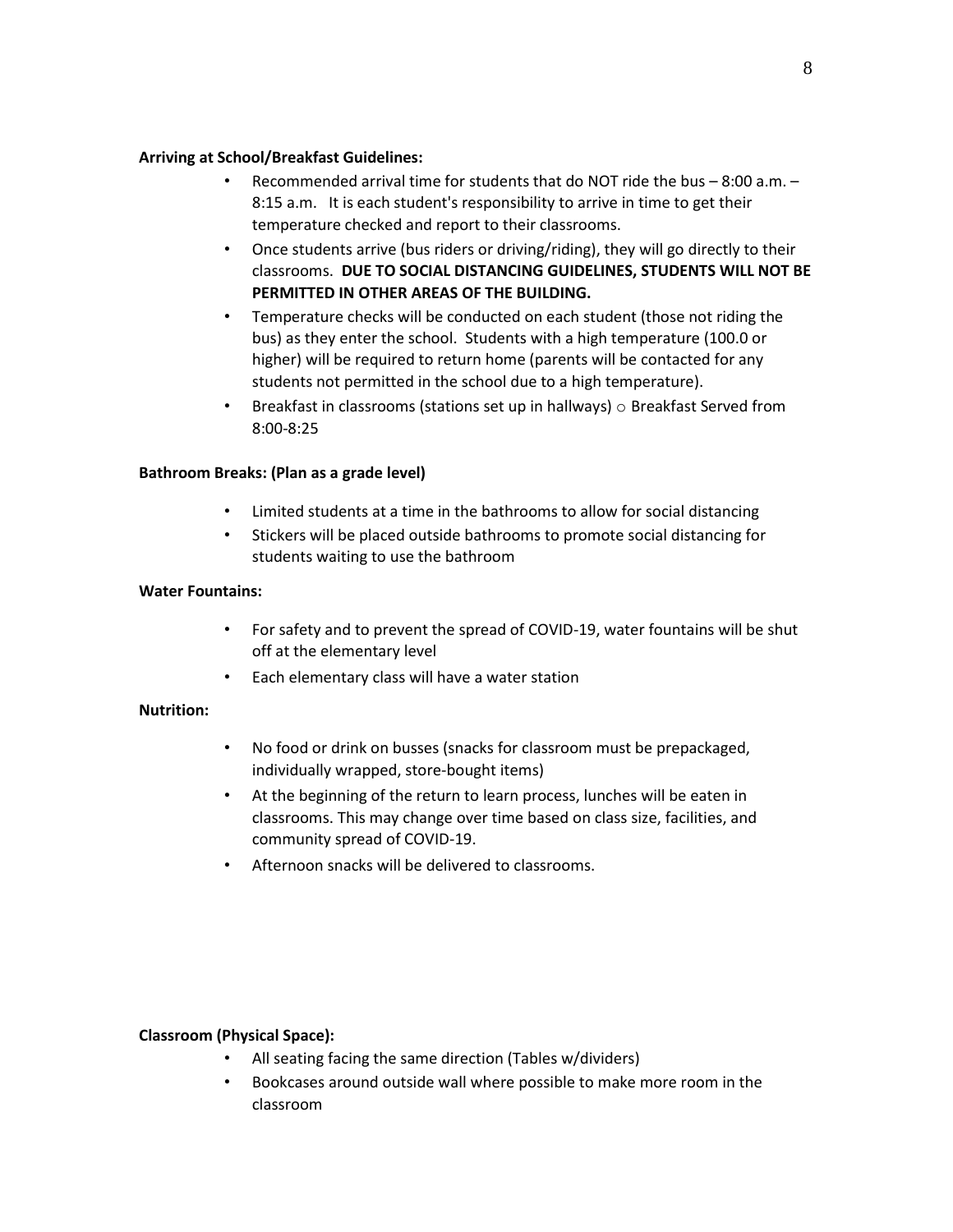- Extra furniture moved to storage
- No shared seating (library corners, flexible seating, etc.)
- No shared supplies
- When possible, doors propped open to limit touching surfaces and to improve ventilation
- Seating charts for all classes to help with contact tracing

#### **Specials:**

• PE outside when possible or in gym spread apart with no contact activities • Lakota – ES teachers will deliver students to the Lakota room

# **Recess:**

- Students sanitize out and sanitize in, mask use required
- No student door holders prop doors open when entering and have custodians sanitize door bars and handles often
- Playground balls, jump ropes, toys allowed. Sanitize after use
- Per prior schedule, every class has a recess on their own

# **Classroom Safety**:

- Students sanitize/wash hands when they enter and leave the classroom and periodically when in the classroom
- Small group areas used sparingly or not at all (Table shields will be utilized as available)
- Divider shields on tables where students face each other
- Clean/sanitize tables/desks/materials if shared before used again
- Require social distancing when lining up

# **Dismissal Times:**

- Students who ride the bus will be released first. The office will make an announcement. Students will go straight to the busses.
- Walkers will be released second. They will be released by classes, announced by the office. They need to promptly leave the building.

#### **MS/HS STUDENTS**

**I. Guidance to Parents:**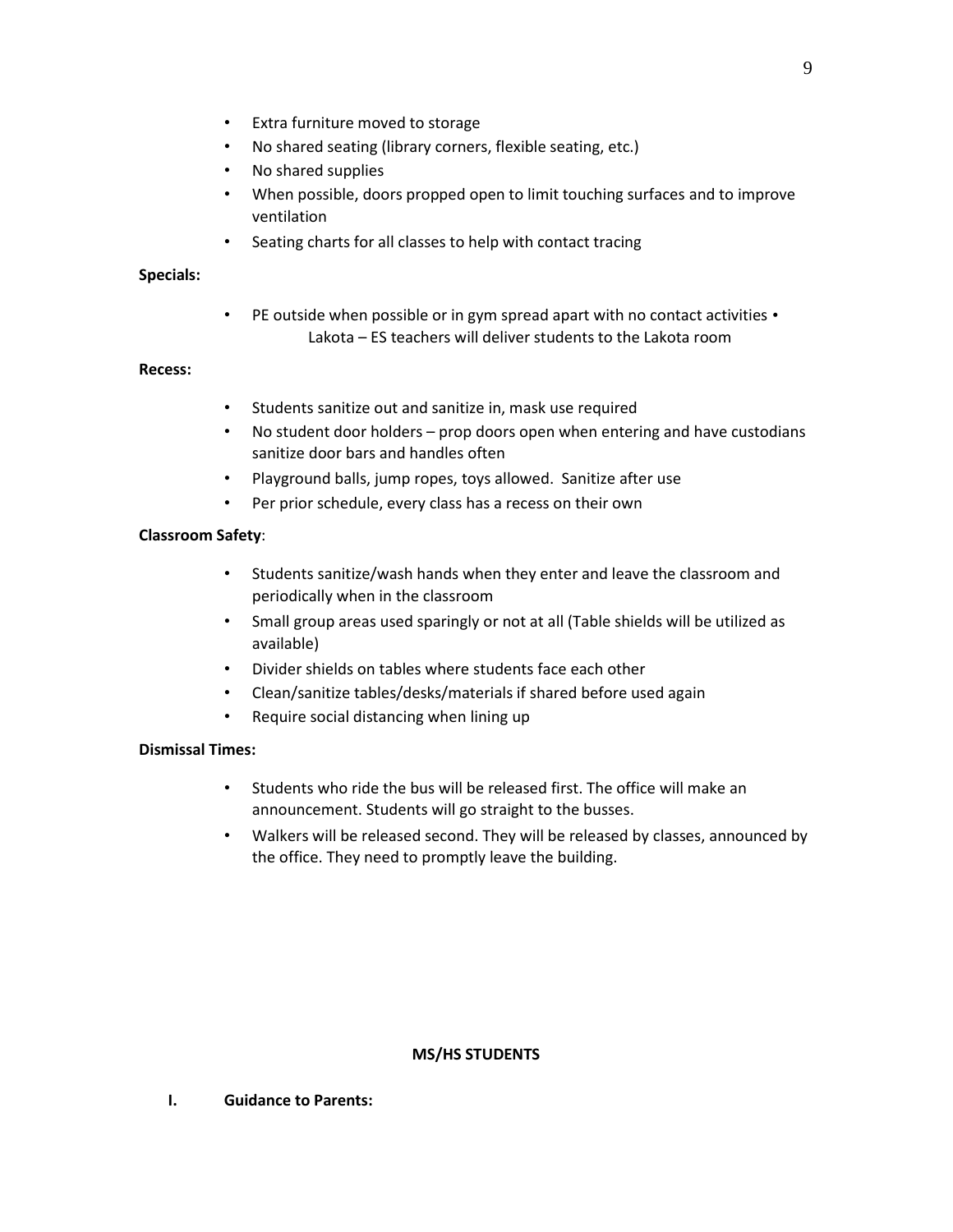- **Home Wellness Checks Recommended Prior to Sending Child(ren) to School:** Students who are sick or who have recently had close contact with a person with COVID-19 should stay home from school. Employees will also be required to take these same health safety precautions (SEE ATTACHED SYMPTOM SCREENING CHECKLIST).
- Students who are running a fever of 100.0 or above will not be permitted into the school. Parents are encouraged check their child's temperature before leaving for school each day (SEE ATTACHED SYMPTOM SCREENING CHECKLIST).
- Students will be instructed on the proper handwashing procedures (soap and water for a minimum of twenty seconds). Students will be reminded to wash their hands and/or use hand sanitizer frequently throughout the day. Frequent hand washing should be practiced both at home and at school.

# **II. Arriving at School/Breakfast Guidelines:**

- a. Recommended arrival time for students that do NOT ride the bus  $-8:00$  a.m.  $-$ 8:15 a.m. It is each student's responsibility to arrive in time to get their temperature checked and to report to their first-hour class.
- b. Once students arrive (bus riders or driving/riding), middle school students will eat breakfast and stay in the commons. High school students will get breakfast and report to their first-hour class. **STUDENTS WILL NOT BE PERMITTED IN OTHER AREAS OF THE BUILDING.**
- c. Temperature checks will be conducted on each student as they enter the school. Students with a high temperature (100.0 or higher) will be required to return home (parents will be contacted for any students not permitted in the school due to a high temperature).

# **III. Classroom Guidelines:**

- a. Students will clean their desk upon arriving and before leaving each classroom (SANITIZE IN AND SANITIZE OUT). Cleaning supplies will be available in each classroom.
- b. All shared classroom supplies will be sanitized between each use.
- c. Classroom setup:
	- i. Remove clutter/other items to maximize social distancing (move students as far away from each other as possible).
	- ii. Seating arrangements should allow for maximum social distancing.
	- iii. Hand sanitizer stations will be available in each classroom.

# **IV. Restroom Guidelines:**

- a. Restrooms will be available for student use, similar to previous years. However, the number of students permitted in the restrooms at the same time will be limited.
- b. Floor signs will be used to remind students to social distance and to limit the number of students in each restroom.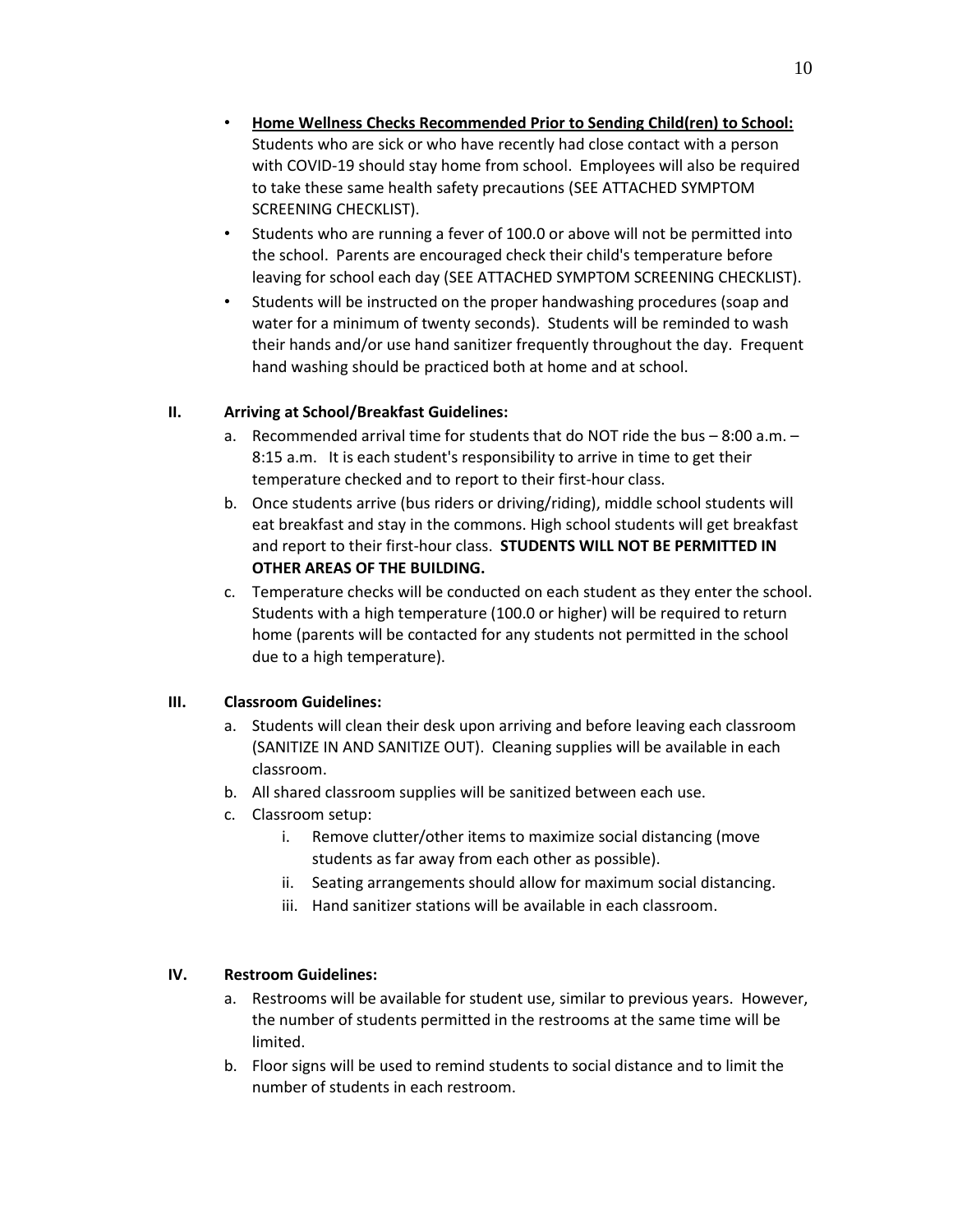# **V. Lunch Guidelines:**

- a. Social distancing will be practiced during lunch.
- b. Students will eat in the lunchroom.

# **VI. Assembly Guidelines:**

a. If a high school assembly is required, social distancing and mask use guidelines will be followed**.** 

# **VII. End of School Day Guidelines:**

- a. Students will be asked to leave immediately following the end of classes each day.
- b. Any students that are involved in an after-school activity will immediately report to that activity or report to the high school commons until their activity begins, maintaining social distancing throughout.
	- i. Students seeking additional help need to make arrangements with teachers before the end of the day.
	- ii. Students who are waiting for a ride home will be required to wait in the Commons at the end of the day. Social distancing and mask use guidance will be followed.

# **VIII. Parent-Teacher Conferences Guidelines:**

- a. Parent-teacher conferences will be held in-person.
- b. Parents who would like to meet remotely (phone or online) may make arrangements with the teacher(s)

# **IX. Activities, Athletics, and School Event Guidelines:**

a. Information will be provided for activities and other events as it becomes available. The South Dakota High School Activities Association (SDHSAA), South Dakota Department of Health (SDDOH), and other organizations will be consulted prior to finalizing details for extracurricular activities.

# **Additional Notes/Reminders:**

- Hand sanitizer stations will be available throughout the school.
- Cleaning supplies will be available in each classroom for staff/students. o EVERYONE WILL SANITIZE IN AND SANITIZE OUT OF EACH CLASSROOM.
- No outside guest speakers, parents, or other visitors will be permitted in the classroom without prior permission from school administration.
- **ALL STUDENTS ARE ENCOURAGED TO BRING A WATER BOTTLE TO SCHOOL/CLASS.** o Paper cups, with trash cans nearby, will be available near each filling station.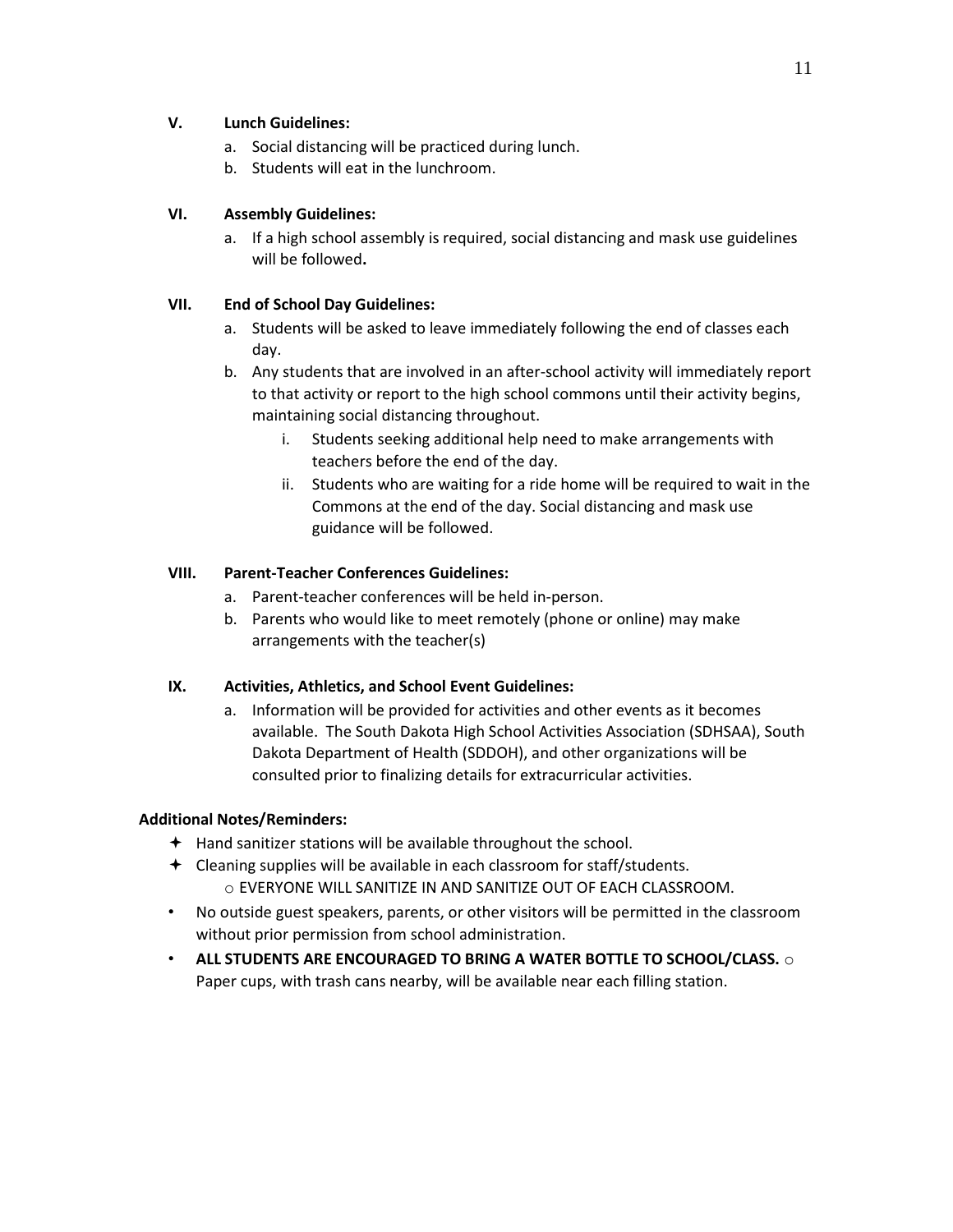# **INDIVIDUALS WISHING TO USE THE FACILITIES**

• Non-essential individuals will not be permitted inside the building without administrative approval.

# To get kids back in-person safely, schools should monitor











**Community Transmission** 

**Vaccination** Coverage

**Testing** 

**Outbreaks** 

# to help prevent the spread of COVID-19





CS325431A 07/06/2021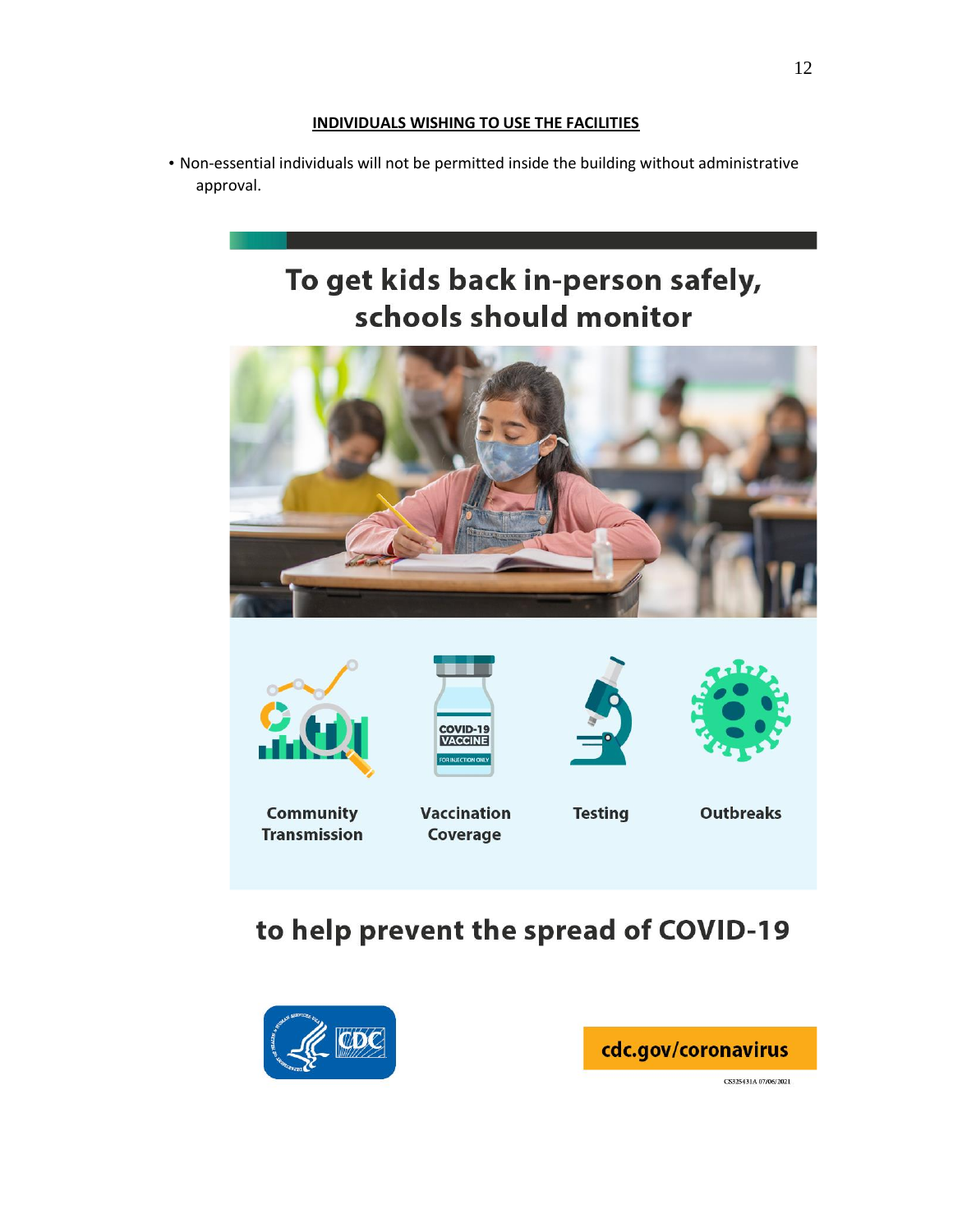

<https://doe.sd.gov/coronavirus/documents/CaseInvestigation.pdf>

# **LOWER BRULE SCHOOLS SPECIAL EDUCATION**:

The Lower Brule Day Schools Special Education Department is committed to providing free and appropriate educational opportunities for students with disabilities to the greatest extent possible in alignment with the Department of Health/CDC guidelines and guidance from the state and Lower Brule Sioux Tribe. Collaboration with families will continue to be an integral part of the special education process. Through collaboration with families, Individual Education Plans (IEP) may be adjusted, as needed, for the circumstances of the learning environment based on students' needs and services. Staff will continue to work diligently in setting detailed plans for the delivery of special education services.

As each student has unique needs, the special education department will continue to create avenues for learning and sharing new approaches. The district can provide various learning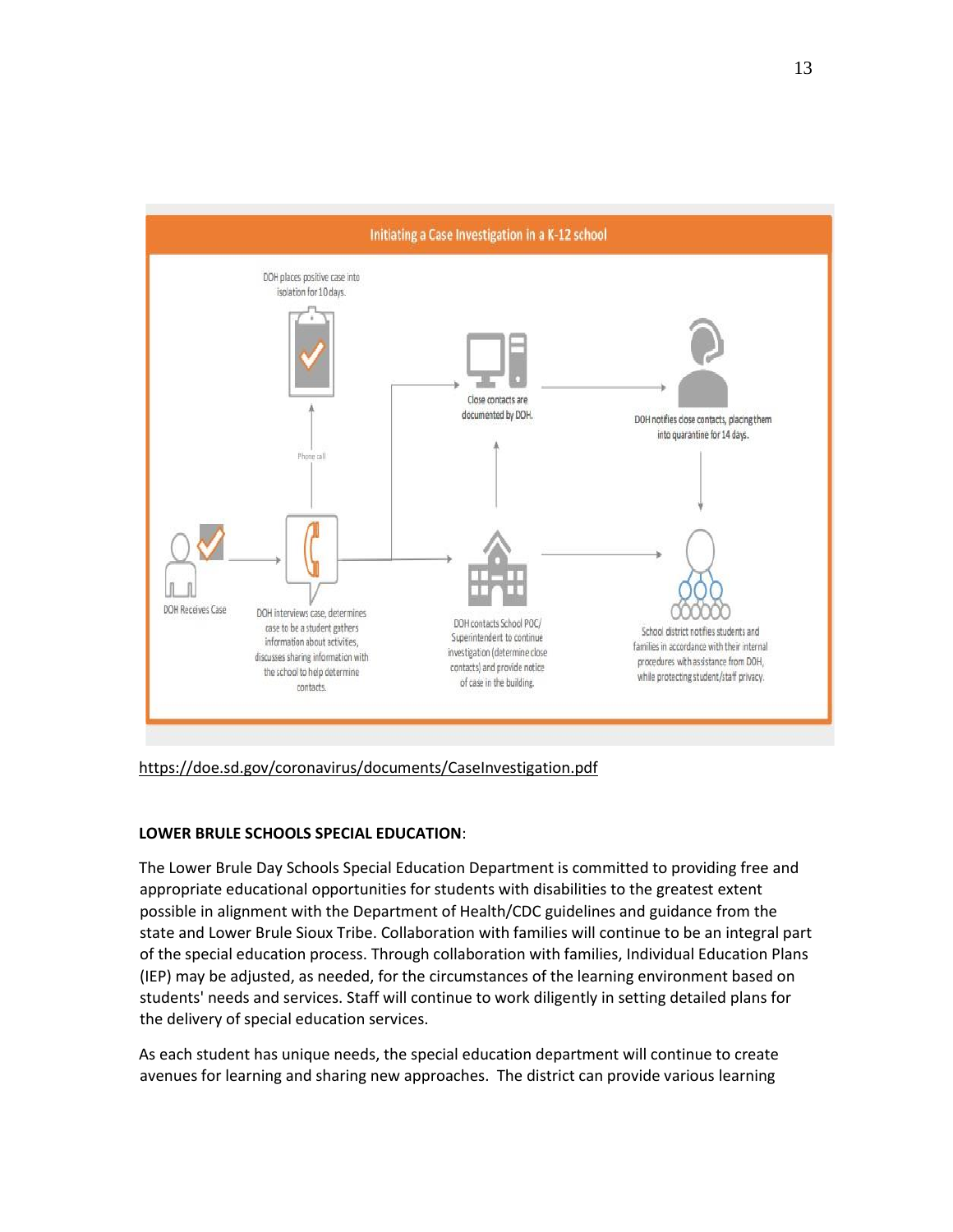opportunities (i.e. learning sessions, online resources, and digital platforms) to help create positive and progressive learning environments.

# **Child Find and Evaluations:**

Lower Brule Day Schools will continue to identify, locate, and evaluate students who may have a disability. The district will continue to use the Teacher Assistant Team (TAT) to aide in identifying students and determining if more interventions are needed and/or if the student should be referred to special education for an evaluation.

#### **Individual Education Plans/ IEP Meetings:**

Lower Brule Schools is committed to providing families an opportunity to have meaningful participation in the special education process. Special education staff will continue to collaborate with families throughout the school year, along with providing progress reports on IEP goals to families identified in the IEP. Lower Brule Schools may have meetings in-person or an alternative format, such as videoconferencing or by phone. Special Education staff will collaborate with families to determine the most practical and safe format to conduct an IEP meeting.

## **Delivery of Special Education and Related Services:**

General education, special education, related service providers, and families will discuss students' individual needs and agree to a prioritized set of services that provide access to the curriculum and enable progress toward IEP goals. Each student's IEP team will discuss, develop, and agree on a learning plan that supports the student's needs on the school campus and/or through distance learning. Services for students with specific health or support needs will be addressed in collaboration with families on an individual basis.

#### *Delivery Models*

Regardless of delivery model, precautions and mitigation strategies will be used to protect all students from COVID-19. Students with identified disabilities (K-12) receive instruction from special service providers in addition to the instruction from their general education teachers. If Lower Brule Day Schools moves to a distance-learning model, each student will have a plan in place per the IEP team to support and service the students in specific learning environments. While each student's service model is individualized, the following guidelines assist teams in planning for students.

Inclusion services occur in the general classroom when a Special Education service provider works with the student and the general education teacher inside the general education classroom. The special education service providers and general education teachers will work together to set a schedule for these services.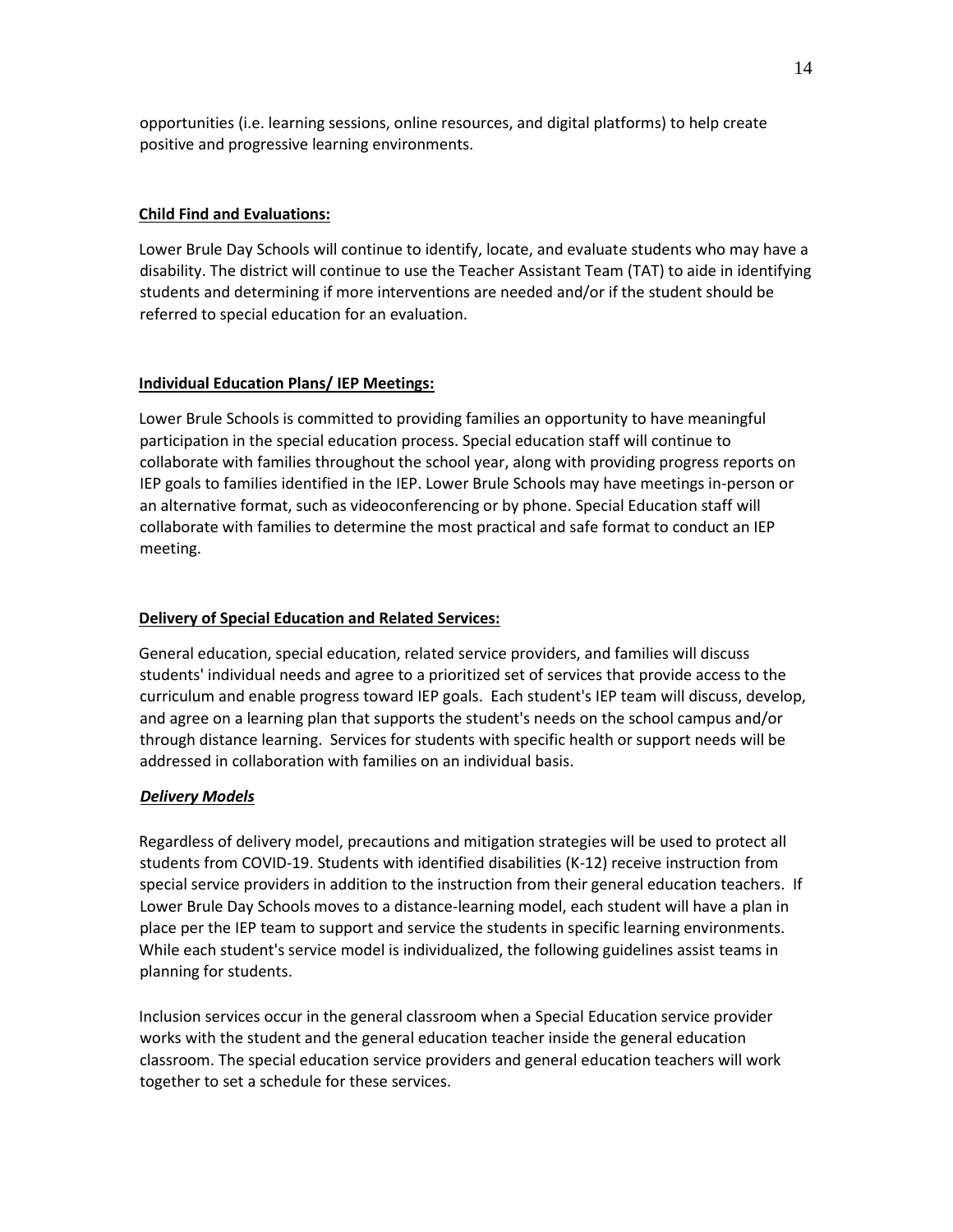Resource room direct services outside the general classroom are delivered in small groups and/or individualized settings in both the remote and in-person environments. The service providers, in conjunction, coordinate these services with general education teachers in order to maximize the student's access to general education classes as well as their specialized services.

Students identified as needing more self-contained programming traditionally spend part of their day in the resource room and part of their day in a general education classroom with support. In planning for these students, teachers will work to maintain a consistent schedule with support from the service providers and educational assistants.

#### **Progress Monitoring and Reporting:**

Special Education teams will have in place consistent data collection and service log procedures for use across settings: on-campus and remote learning environments. Collecting data and tracking the provision of service will assist educators and families in determining the effectiveness of instruction provided, student performance on IEP goals/objectives, and assist IEP teams in making any necessary adjustments to instruction. Periodic reports on the progress the student is making toward meeting the annual goals will continue to be provided; see reporting methods/frequency on your child's IEP.

#### **Accommodations/Modifications:**

Accommodations and modifications will be provided to the best of our ability regardless of the educational setting and aligning with COVID-19 mitigation strategies. General education and special education teachers will continue to collaborate in determining the suitability and success of a student's accommodations and modifications documented in the IEP. The IEP team will need to review the accommodations and modifications to make sure they meet the needs of the students when in any learning environment: on-campus and/or distance learning. The IEP team will continue to work collaboratively to identify alternative solutions if the accommodations/modifications do not seem to be appropriate or successful in a particular setting.

#### **Confidentiality and Student Privacy:**

Special Education and Related Service Providers use digital platforms approved by the district/state for secure access. Families may provide consent to participate in teletherapy sessions/videoconferencing with district special education therapists (OT/PT/ST) and or special education staff (special education teachers, educational assistants, school psychologist, and other staff) when remote services are required. **Families or other household members may observe or otherwise participate in distance learning opportunities. As with an in-person observation in a classroom, educators may set ground rules regarding non-students' presence during virtual instruction.** Special education teachers, related services, and parents may discuss small group opportunities/services during distance learning. Virtual special education small groups will require consent from parents.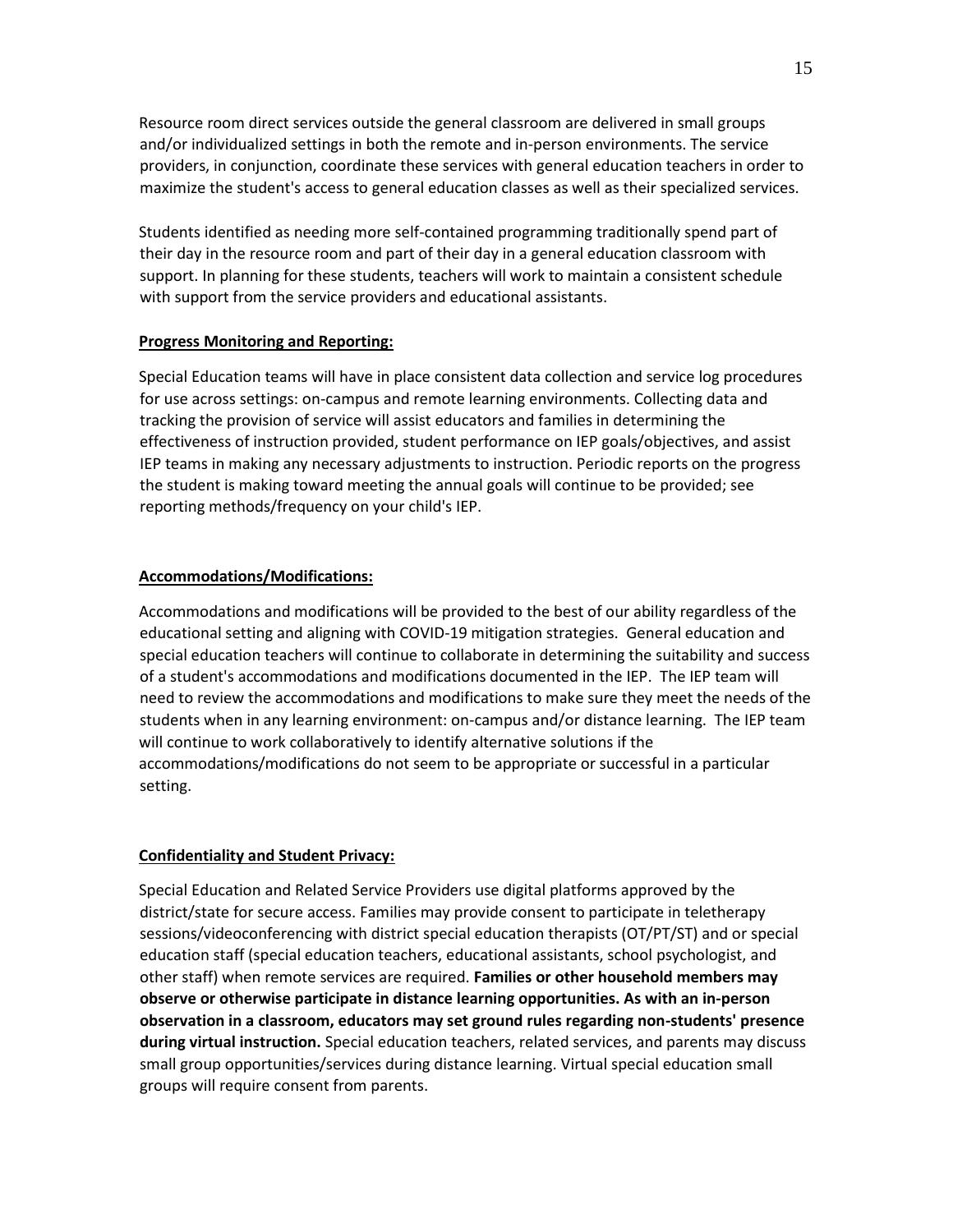# **Section 504:**

Students on a 504 plan will continue to receive accommodations to the best of our ability regardless of the educational setting. General education teachers will continue to collaborate with the student, parents, principal, special education director, and nurse (if applicable) in determining the appropriateness and success of a student's accommodations documented in the 504. The 504 team will need to review the accommodations to make sure they meet the needs of the student when in any learning environment: on-campus and/or distance learning. The 504 team will continue to work collaboratively to identify alternative solutions if the accommodations do not seem to be appropriate or successful in a particular setting, if in person, precautions and mitigation strategies will be used to protect all students and staff from COVID19

Section 504 DOE[: https://doe.sd.gov/sped/section504.aspx](https://doe.sd.gov/sped/section504.aspx)

# **Resources:**

South Dakota Department of Special Education: <https://doe.sd.gov/sped/>

South Dakota Special Education Parental Rights: <https://doe.sd.gov/sped/parentalrights.aspx>

South Dakota Special Education Spanish Parental Rights: <https://doe.sd.gov/sped/documents/ParentalRights/Spanish.pdf>

South Dakota Special Education Programs: <https://doe.sd.gov/sped/IEP.aspx>

# Articles:

- 1. Ludvigsson JF. Children are unlikely to be the main drivers of the COVID-19 pandemic: A systematic review. Acta Paediatr 2020;109:1525-1530. [https://doi.org/10.1111/apa.15371.](https://doi.org/10.1111/apa.15371)
- 2. Leidman E, Duca LM, Omura JD, et al. COVID-19 trends among persons aged 0-24 years United States, March 1-December 12, 2020. MMWR Morb Mortal Wkly Rep 2021;70. [http://dx.doi.org/10.15585/mmwr.mm7003e1.](http://dx.doi.org/10.15585/mmwr.mm7003e1)
- 3. Ismail SA, Saliba V, Bernal JL, Ramsay ME, Ladhani SN. SARS-CoV-2 infection and transmission in educational settings: a prospective, cross-sectional analysis of infection clusters and outbreaks in England. Lancet Infect Dis 2020; published online Dec 8. [https://doi.org/10.1016/S1473-3099\(20\)30882-3.](https://doi.org/10.1016/S1473-3099(20)30882-3)
- 4. Aleta A, Moreno Y. Age differential analysis of COVID-19 second wave in Europe reveals highest incidence among young adults. medRxiv 2021. ePub: November 13, 2020. [https://doi.org/10.1101/2020.11.11.20230177.](https://doi.org/10.1101/2020.11.11.20230177)
- 5. Grijalva CG, Rolfes MA, Zhu Y, et al. Transmission of SARS-COV-2 Infections in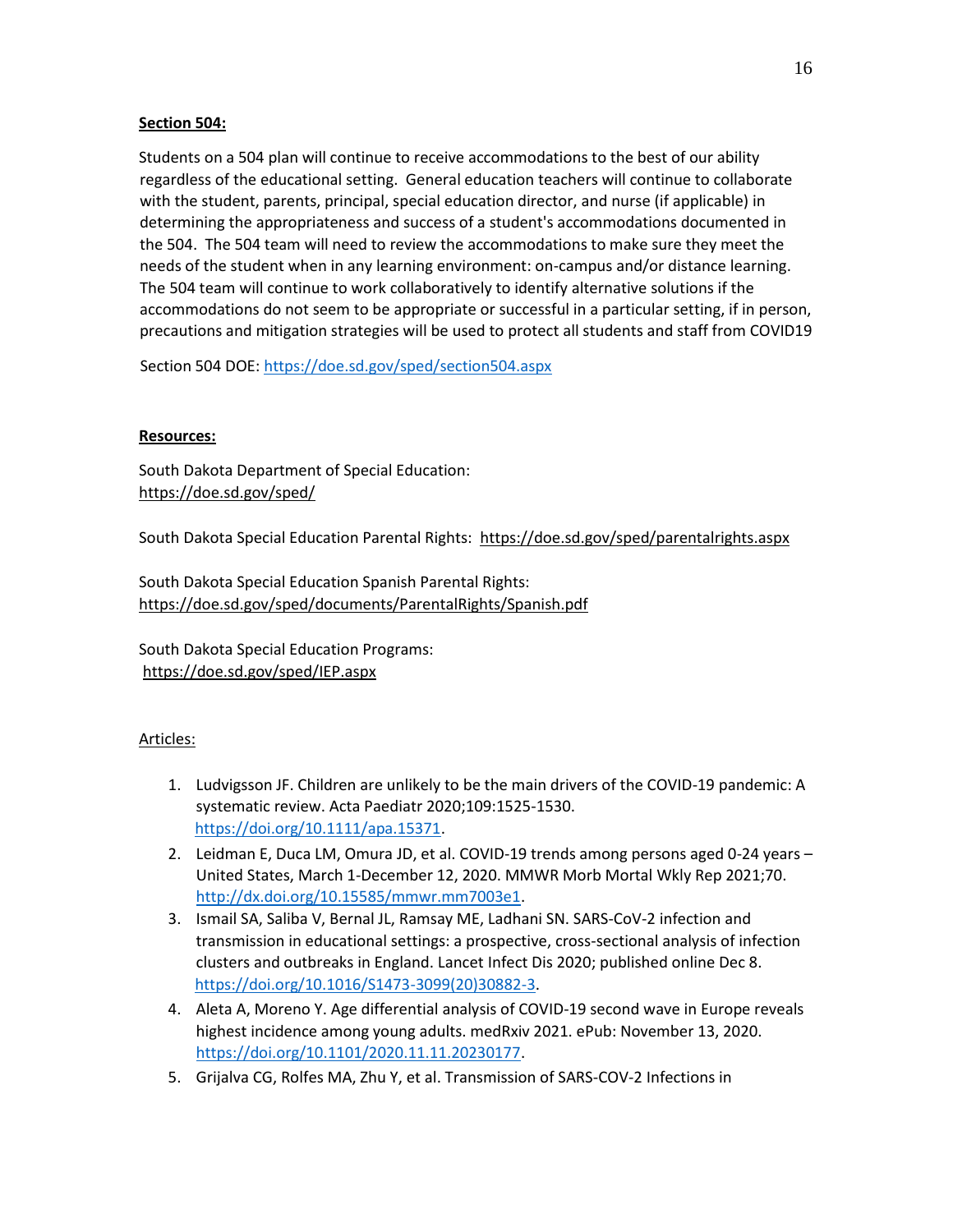Households — Tennessee and Wisconsin, April–September 2020. MMWR Morb Mortal Wkly Rep 2020;69:1631–1634[. http://dx.doi.org/10.15585/mmwr.mm6944e1.](http://dx.doi.org/10.15585/mmwr.mm6944e1) 

- 6. Lei H, Xu X, Xiao S, Wu X, Shu Y. Household transmission of COVID-19-a systematic review and meta-analysis. J Infect 2020. ePub: August 25, 2020. [http://dx.doi.org/10.1016/j.jinf.2020.08.033.](http://dx.doi.org/10.1016/j.jinf.2020.08.033)
- 7. Zhu Y, Bloxham CJ, Hulme KD, et al. A meta-analysis on the role of children in SARS-CoV2 in household transmission clusters. Clin Infectious Diseases 2020. ePub: December 6, 2020. [https://doi.org/10.1093/cid/ciaa1825.](https://doi.org/10.1093/cid/ciaa1825)
- 8. Goldstein E, Lipsitch M, Cevik M. On the Effect of Age on the Transmission of SARS-CoV2 in Households, Schools, and the Community. J Infectious Diseases 2020. ePub: October 29, 2020. [https://doi.org/10.1093/infdis/jiaa691.](https://doi.org/10.1093/infdis/jiaa691)
- 9. Viner RM, Mytton OT, Bonell C, et al. Susceptibility to SARS-CoV-2 infection among children and adolescents compared with adults: A systematic review and meta-analysis. JAMA Pediatrics 2020. ePub: September 25, 2020. [https://doi.org/10.1001/jamapediatrics.2020.4573.](https://doi.org/10.1001/jamapediatrics.2020.4573)
- 10. He J, Guo Y, Mao R, Zhang J. Proportion of asymptomatic coronavirus disease 2019: A systematic review and meta-analysis. J Medical Virology 2021;93:820-830. [https://doi.org/10.1002/jmv.26326.](https://doi.org/10.1002/jmv.26326)
- 11. Leeb RT, Price S, Sliwa S, et al. COVID-19 Trends Among School-Aged Children United States, March 1–September 19, 2020. MMWR Morb Mortal Wkly Rep 2020;69:1410– 1415[. http://dx.doi.org/10.15585/mmwr.mm6939e2.](http://dx.doi.org/10.15585/mmwr.mm6939e2)
- 12. Bi Q, Lessler J, Eckerle I, et al. Household transmission of SARS-CoV-2: Insights from a population-based serological survey. medRxiv 2021. ePub January 16, 2021. [https://doi.org/10.1101/2020.11.04.20225573.](https://doi.org/10.1101/2020.11.04.20225573)
- 13. Zhang J, Litvinova M, Liang Y, et al. Changes in contact patterns shape the dynamics of the COVID-19 outbreak in China. Science 2020;368:1481-1486.
- 14. Ismail SA, Saliba V, Bernal JL, Ramsay ME, Ladhani SN. SARS-CoV-2 infection and transmission in educational settings: A prospective, cross-sectional analysis of infection clusters and outbreaks in England. The Lancet 2020. ePub December 8, 2020. [https://doi.org/10.1016/S1473-3099\(20\)30882-3.](https://doi.org/10.1016/S1473-3099(20)30882-3)
- 15. Zimmerman KO, Akinboyo IC, Brookhart MA, et al. Incidence and secondary transmission of SARS-CoV-2 infections in schools. Pediatrics 2021. ePub January 1, 2020. [https://doi.org/10.1542/peds.2020-048090.](https://doi.org/10.1542/peds.2020-048090)
- 16. Brandal LT, Ofitserova TS, Meijerink HM. Minimal transmission of SARS-CoV-2 from paediatric COVID-19 cases in primary schools, Norway, August to November 2020. Euro Surveill. 2021;26:2002-11[. https://doi.org/10.2807/1560-7917.ES.2020.26.1.2002011.](https://doi.org/10.2807/1560-7917.ES.2020.26.1.2002011)
- 17. Harris DN, Ziedan E, Hassig S. The effects of school reopenings on COVID-19 hospitalizations. National Center for Research on Education Access and Choice (REACH) 2021. January 4, 2021. [https://www.reachcentered.org/publications/the-effects](https://www.reachcentered.org/publications/the-effects-of-school-reopenings-on-covid-19-hospitalizations)[ofschool-reopenings-on-covid-19-hospitalizations.](https://www.reachcentered.org/publications/the-effects-of-school-reopenings-on-covid-19-hospitalizations)
- 18. Gandini S, Rainisio M, Iannuzzo ML, Bellerba F, Cecconi F, Scorrano L. No evidence of association between schools and SARS-CoV-2 second wave in Italy. medRxiv 2021. ePub January 8, 2021. [https://doi.org/10.1101/2020.12.16.20248134.](https://doi.org/10.1101/2020.12.16.20248134)